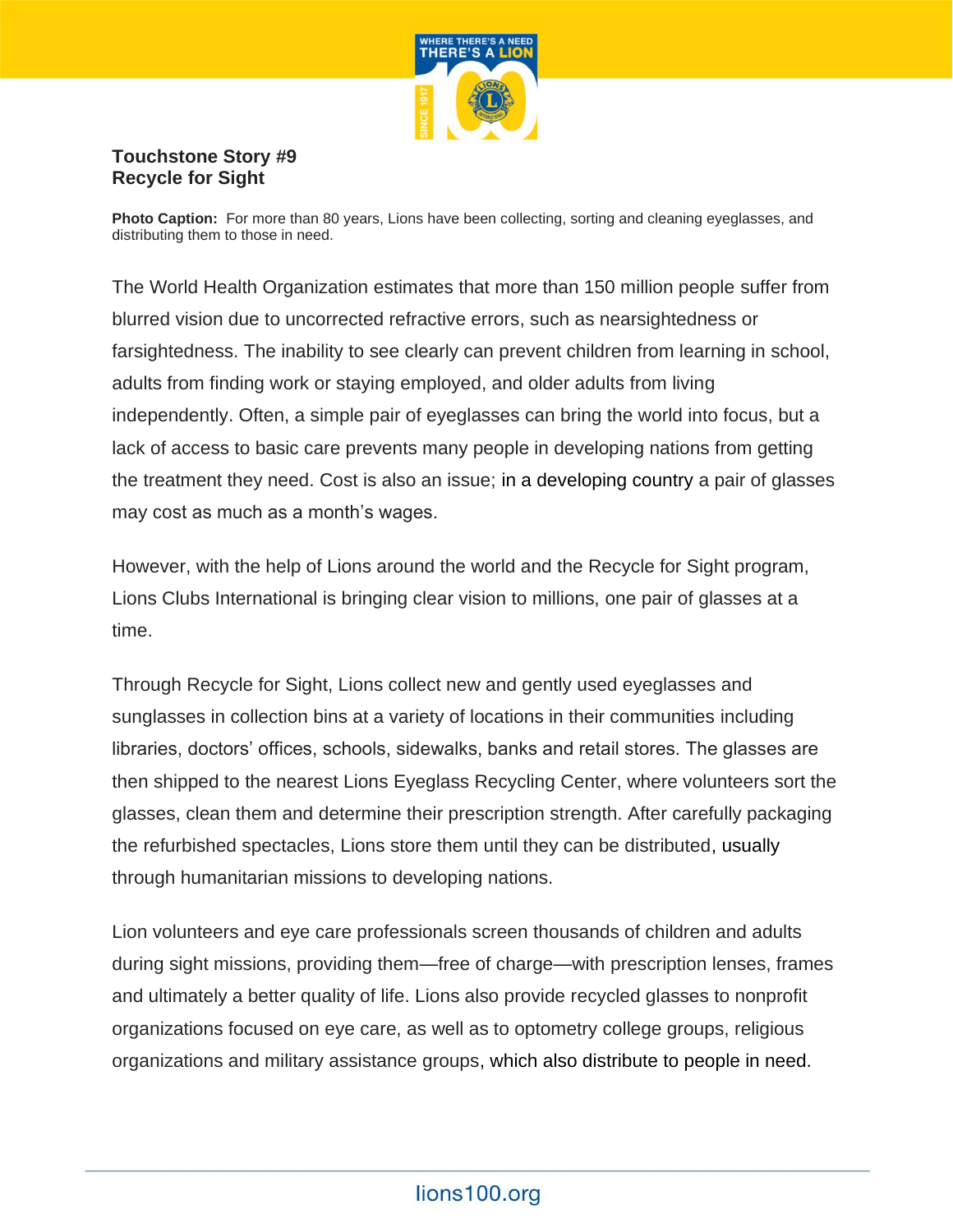

Eyeglass recycling, a popular activity for Lions around the world, dates back to the 1930s. Similar to today, Lions gathered glasses in their communities processed and provided them to those most in need. For example, in the early 1960s, the Hayes & Harlington Lions clubs in England collected more than 20,000 pairs of glasses. Knowing of the need in India, they gave them to a Lions eye hospital in India, where they were processed and provided to local people.

In 1994, Lions Clubs turned their longtime efforts into an official program under the name Recycle for Sight. With a common identity and common format, the program has continued to expand and enable more people to see clearly.

Each year, Lions collect about 30 million pairs of glasses. Clubs in Australia and Japan annually send 500,000 pairs of glasses to six recycling centers in Australia. Over the past decade, more than 3.5 million pairs of eyeglasses from these centers have been shipped to locations including India, the Middle East and the smallest islands in Indonesia. By involving people from local correctional facilities, several of the centers are fostering rehabilitation by teaching skills that the inmates can use after they leave prison.

In 2013, Tokyo Sangenjaya Lions Club partnered with a national retailer to collect glasses for Australia's recycling centers in 2013. "Seeing Lions work in packaging these eyeglass, I realize how much we consume and throw away that is still in usable or even perfect condition," said one local businessman. "These eyeglasses will change someone's life."

In another part of the world, a 94-year-old man in Honduras cried, "Thank you!" after receiving a pair of Lions recycled glasses. "I can now read my Bible—the first time in 15 years."

Many people are involved in collecting, processing and distributing recycled eyeglasses, including people who decide to donate their used eyeglasses, clubs that collect and send glasses to a Lions Eyeglass Recycling Center, volunteers who process and ship

## lions100.org